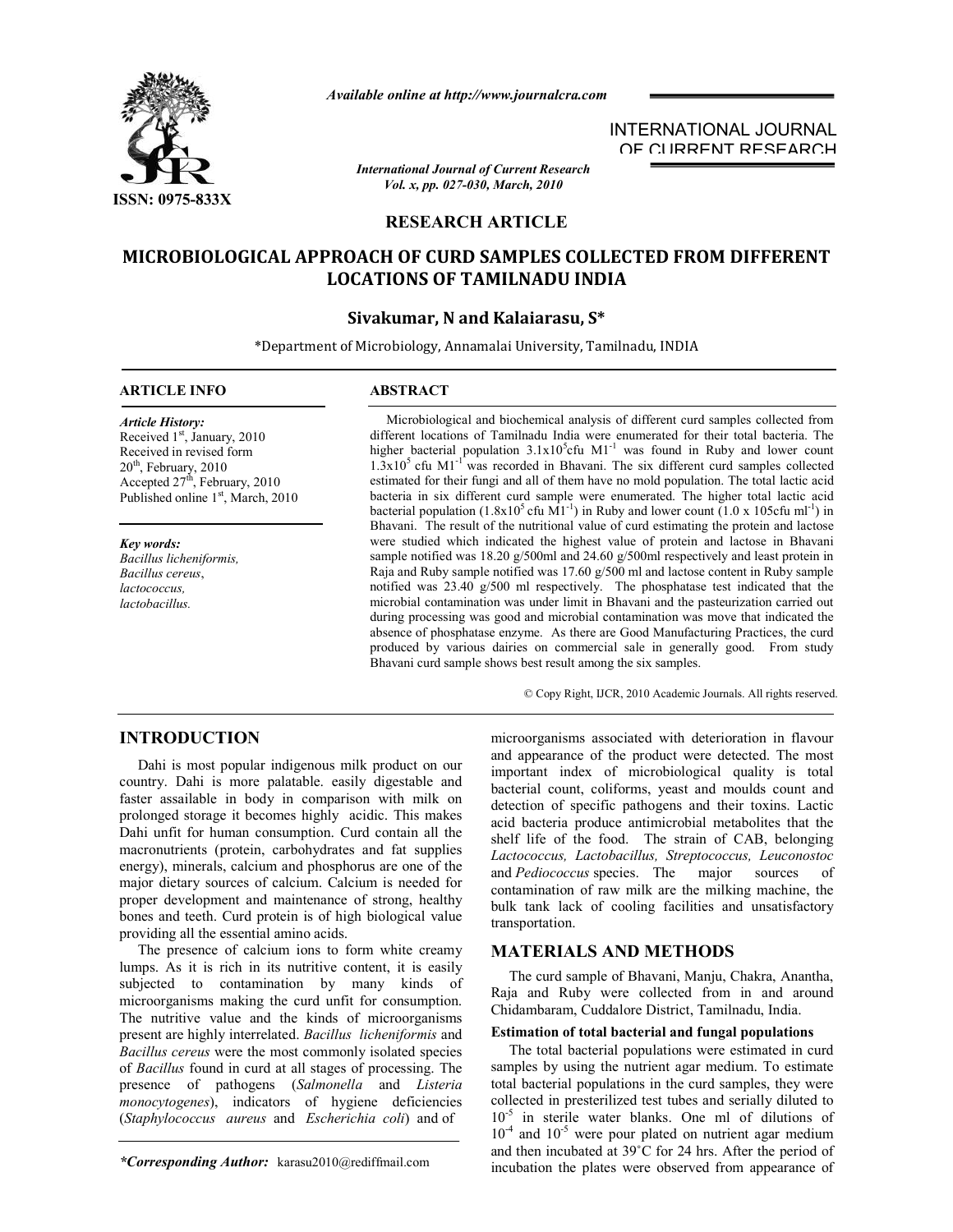colonies and counted them. The results were expressed as colony forming unit (cfu) per ml of sample.

Total number of Bacterial population

per ml = Average no. of colonies x dilution factor.

 The total fungal populations were estimated in curd samples by using the RBA (Rose Bengal Agar) medium. To estimate total fungal populations in the curd samples, the samples were collected in pre-sterilized test tubes and serially diluted to  $10<sup>-4</sup>$  dilution in sterile water blanks. One ml of dilutions of  $10^{-2}$  and  $10^{-1}$  were pour plated on Rose Bengal agar medium and the incubated at 34˚C 24 hrs. After the period of incubation the plates were observed for appearance of colonies and counted them.

#### **Estimation of total lactic acid**

 The total lactic acid bacterial populations were estimated in the curd samples by using the yeast extract lactose agar medium. To estimate total lactic acid bacterial populations in curd samples were collected in pre-sterilized test tubes and serially diluted to10<sup>-6</sup> dilution in sterile water blanks. One ml of dilutions at  $10^{-5}$  and 10<sup>-6</sup> were pour plated on yeast extract lactose agar medium and incubated at 34˚C for 24 hrs. After the period of incubation the plates were observed for appearance of colonies and counted them. The results were expressed as colony forming unit (cfu) per ml of sample.

 Total number of lactic acid bacterial population per ml=Average no. of colonies x dilution factor.

#### **Coliform test**

 Prepare the 500 ml of MacConkey broth and distribute in 10ml quantities in test tubes. Fill the Durham's tube with MacConkey broth and carefully push them into the test tubes containing MacConkey broth in inverted position with out allowing any air bubbles. Sterilize the test tube containing a MacConkey broth at 100˚C for 3 successive days. The curd samples serially diluted to  $(10<sup>-2</sup>)$  each test tube adding 1ml of curd sample. Maintain 10<sup>-1</sup>, 10<sup>-2</sup> dilution (3 replication) test tubes of Macconkey broth without adding sample to have as control. Incubate all the test tubes at 27˚C for 24 hrs. The production of gas in observed by replacement of broth in the Durham's tube, which was the positive result.

#### **Confirmed test for coliform's in curd samples**

 From the test tubes showing positive results one (or) two loops of culture were transferred to brilliant green lactose broth tubes with Durham's tubes. The tubes were gently rotated to mix the inoculums equally. Then the tubes were incubated at 37˚C for 48 hours. After incubation the formation of gas in any amount constitute the positive confirmed test. The positive confirmed test tubes reincubated to 40˚C for 24 hours. After incubation, the tubes were examined for gas production, which indicated positive result. From such tubes one loopful of inoculum was transferred to Eosin Methyle blue Agar (EMB) plate and streaked. These plates were incubated at 37˚C for 24 hours. After 24 hours of incubation, the colonies were observed for their characteristic morphology called metallic sheen indicating the growth of *E. coli*.

#### **Coliform count**

 The presence of coliform indicates improper pasteurization or post-pasteurization contamination of the curd, because most coliforms will not survive

pasteurization temperature. Serial dilutions of  $10^{-1}$  and  $10^{-2}$  of the curd sample were prepared using sterile water blanks. 1 ml of the dilutions was transferred into petriplates. 15 ml of sterilized and cooled MacConkey agar was added to the plates and rotated for uniform distribution. The plates were allowed to solidify and incubated at 37˚C for 24 hours. The coliform colonies were counted using Quebec colony counter. No. of cells per ml = No of colonies x dilution factor Standard coliform count per ml = Below 100 – Satisfactory

#### **Estimation of protein**

 10 ml of curd sample was transferred into 250 ml conical flask. 10 drops of Phenolphthalein indicator and 0.4 ml of neutral saturated potassium oxalate solution was added. After 2 minutes, it was titrated against 0.1 N sodium hydroxide till the appearance of faint pink colour. Then 2 ml of formaldehyde was added and mixed well. Titration was done again to a faint pink colour with 0.1 N sodium hydroxide solutions. Volume of 0.1 N sodium hydroxide utilized after the addition of formaldehyde was recorded and used for further calculation.

Protein content of curd = Titre value x  $1.7 = \%$ 

### **Estimation of Lactose percentage**

 20 ml of curd sample was pipette out into a 100 ml volumetric flask. 12 ml of 10% sodium tungstate and 12 ml of 2/3 N sulphuric acid was added to it and mixed thoroughly. The mixture was made up to the mark using distilled water. The mixture was filtered using a filter paper. The filter was than taken in a burette. In a separated 250 ml conical flask, 25 ml of Benedict's quantitative reagent with a pinch of sodium carbonate was added and a piece of porcelain. Lactose in the filtrate was determined by titrating it with boiling Benedict's reagent. End point was the appearance of a white precipitate with straw yellow coloration.

#### **Calculation**

 Calculation of the above titration method is done bearing in mind that 25 ml of Benedicts reagent is completely reduced by 0.067 grams of lactose 0.067 x100 x 100

100 g of curd = ……………………………………….. Titration value x specific gravity 20% of the curd

#### **Determination of phosphatase**

 This test was used to determine the efficiency of pasteurization of curd. Curd contains an enzyme called phosphatase, which would be inactivated at 72˚C. The principle aim of pasteurization was to destroy the pathogens in curd. The most heat resistant human pathogen in curd was *Mycobacterium tuberculosis*, which would be destroyed by boiling at 71˚C for 15 minutes. So the efficiency of pasteurization was determined by detection of presence of phosphatase enzyme in curd. Buffer solution was prepared by adding 0.35g sodium carbonate and 0.15 g of sodium hydrogen carbonate in 1000 ml of water. The buffer substrate was prepared by adding 0.15g of P-Nitro phenyl disodium or thiophosphate salt and was made upto 100 ml using buffer solution. To 5 ml of buffer substrate, 1 ml of curd was added and shaken well and observed. 1 ml of curd with 5 ml buffer substrate was used as control. Tubes were incubated for 3-4 hours at 37˚C in a water bath and examined for colour change. Raw or improperly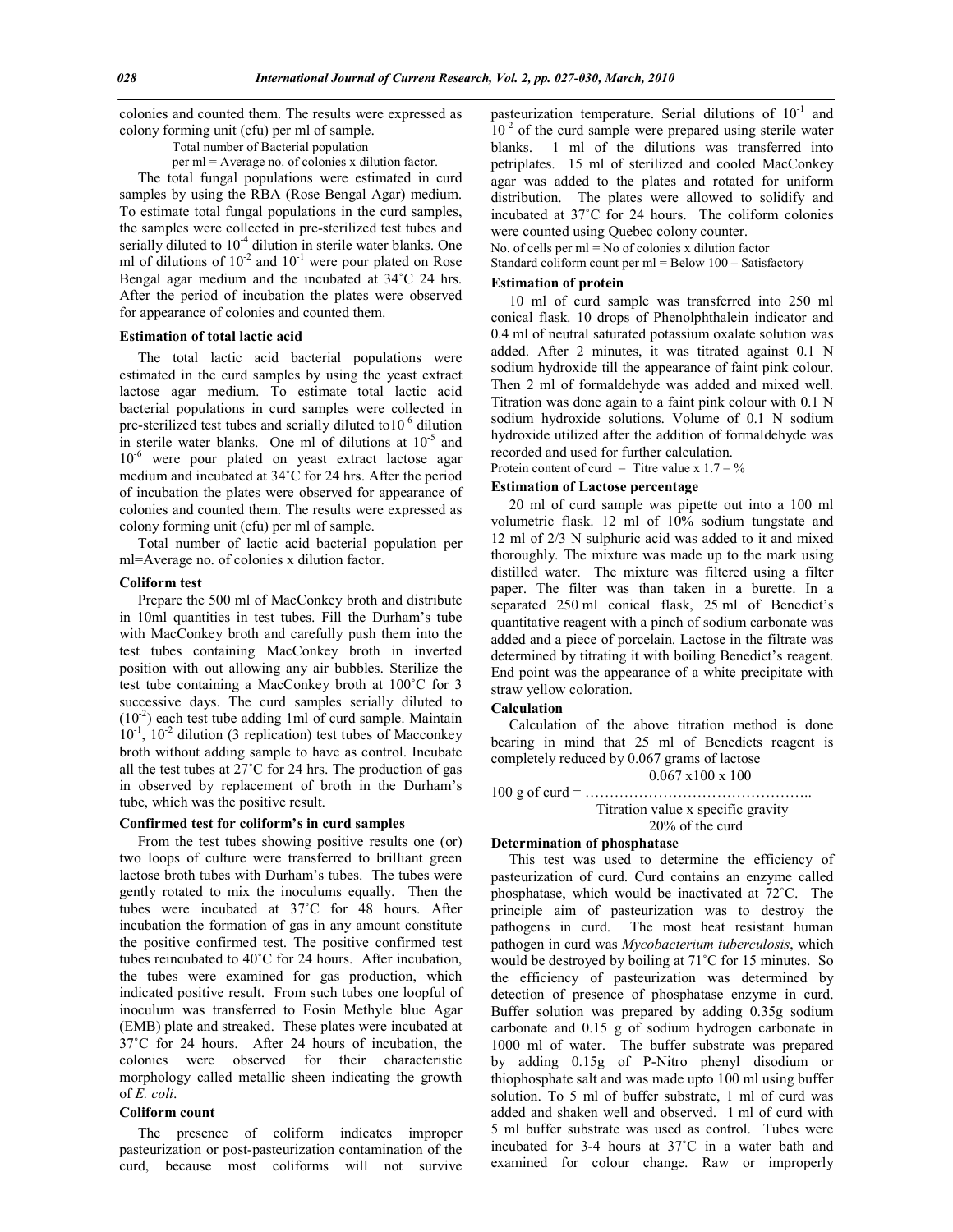pasteurized curd gives result within 1 hour. Yellow colour indicates raw or improperly pasteurized curd. No colour change indicates pasteurized curd.

#### **Methylene blue reductase test**

 Curd that contains large number of actively growing bacteria will have a lowered oxidation – reduction potential due to the exhaustion of dissolved oxygen by microorganisms. Ethylene blue is a redox indicator that loses its colour in an anaerobic environment and is then said to be reduced. Large population of enteric microorganisms and *Streptococcus lactis* are potent reducers of the dye. The speed at which reduction occurs following addition of methylene blue to a sample of curd indicates the quality of curd.

(MBRT). Shorter the MBRT, the lower will be the quality of curd.

#### **Keeping quality test of curd**

 Keeping quality was a bacteriological measurement of quality of curd samples. It was performed to check the shelf life of the curd samples. It helps to evaluate the quality of curd for the consumption. Curd samples were incubated at 18˚C for 24 hours. From the incubated sample, 10ml was transferred to a sterile test tube and Methylene blue reduction test was performed. One hour Methylene Blue Reduction Time (MBRT) is recommended as the minimum standard for this test, a reduction time less than this can be taken as an indication

#### **Table 1. Total Lacticacid bacteria in curd samples**

| Total<br><b>bacterial</b> | Total<br>fungal | Lactic<br>acid                 | Coliform count<br>$(cfu/M1) 10^{-1}$ |              |
|---------------------------|-----------------|--------------------------------|--------------------------------------|--------------|
| population                | population      | <b>bacterial</b><br>population | $10^2$                               | Grade        |
| 13.00.000                 | NIL.            | 10,00,000                      | NIL.                                 | Good         |
| 18,50,000                 | NIL.            | 13,00,000                      | NIL.                                 | Good         |
| 26,00,000                 | NIL.            | 12,00,000                      | NIL.                                 | Good         |
| 23,80,000                 | NIL.            | 11,00,000                      | NIL.                                 | Good         |
| 28,00,000                 | NIL.            | 15,00,000                      | 42                                   | Satisfactory |
| 31,00,000                 | NIL.            | 18,00,000                      | 21                                   | Satisfactory |
|                           |                 |                                |                                      |              |

#### **Table 2. Protein and Lactose content in curd samples**

| <b>Sample</b>  | Protein | Lactose | Phosphatase | Reductase test     |       |
|----------------|---------|---------|-------------|--------------------|-------|
|                |         |         | activity    | <b>MBRT</b>        | Grade |
| <b>BHAVANI</b> | 17.60   | 23.60   | Negative    | 6.30 <sub>hr</sub> | Good  |
| <b>MANJU</b>   | 17.80   | 23.70   | Negative    | 6.00 <sub>hr</sub> | Good  |
| <b>CHAKRA</b>  | 18.20   | 24.60   | Negative    | 5.15 hr            | Fair  |
| <b>ANANDHA</b> | 18      | 24.20   | Negative    | 5.30 hr            | Fair  |
| <b>RAJA</b>    | 18.16   | 24.30   | Negative    | 4.40 <sub>hr</sub> | Fair  |
| <b>RUBY</b>    | 17.60   | 23.40   | Negative    | 1.50 <sub>hr</sub> | Fair  |

|  | Table 3. Keeping quality test of curd samples |  |  |  |  |
|--|-----------------------------------------------|--|--|--|--|
|--|-----------------------------------------------|--|--|--|--|

| Sample         | Incubation | Temperature(C) | <b>MBRT(hrs)</b> | Grade |
|----------------|------------|----------------|------------------|-------|
|                | time (hrs) |                |                  |       |
| <b>BHAVANI</b> | 24         | 18             | 5.50             | Good  |
| <b>MANJU</b>   | 24         | 18             | 5.25             | Good  |
| <b>CHAKRA</b>  | 24         | 18             | 5.00             | Good  |
| <b>ANANDHA</b> | 24         | 18             | 4.15             | Good  |
| <b>RAJA</b>    | 24         | 18             | 2.38             | Fair  |
| <b>RUBY</b>    | 24         | 18             | 2.15             | Fair  |

The determination was based on the following criteria:

With in 30 minutes – Very poor quality

Between 30 minutes  $-2$  hours  $-$  Poor quality

Between 6-8 hours – Good quality

 10 mg of methylene blue was dissolved in 250 ml of distilled water. In this test 1 ml of methylene blue was added to 10 ml of curd. The tube was sealed and slowly inverted thrice to mix. It was placed in a water bath at 37˚C and examined every half-an hour upto six hours. Curd without dye was also incubated as blank on control. The time taken for the Methylene blue to become colourless is referred as the methylene blue reduction time

of the need for improvement in the standard of processing (or) the initial quality of the curd.

# **RESULTS**

 The six curd samples collected from Chidambaram, Cuddalore district, Tamilnadu, India were enumerated for their microbial load of total bacteria and fungi presented in Table-1. The population of total bacteria ranged from 1.3 to  $3.1 \times 10^5$  cfu ml<sup>-1</sup>. The higher total bacterial population  $(3.1 \times 10^5 \text{ cftu ml}^{-1})$  was found in Ruby and lower count  $(13 \times 10^5 \text{ cftu ml}^{-1})$  was recorded in Bhavani. In this experiment  $10^{-1}$  and  $10^{-2}$  serial dilutions were taken for standard plate count of mold. The six samples (Bhavani,

Between 2-6 hours – Fair quality